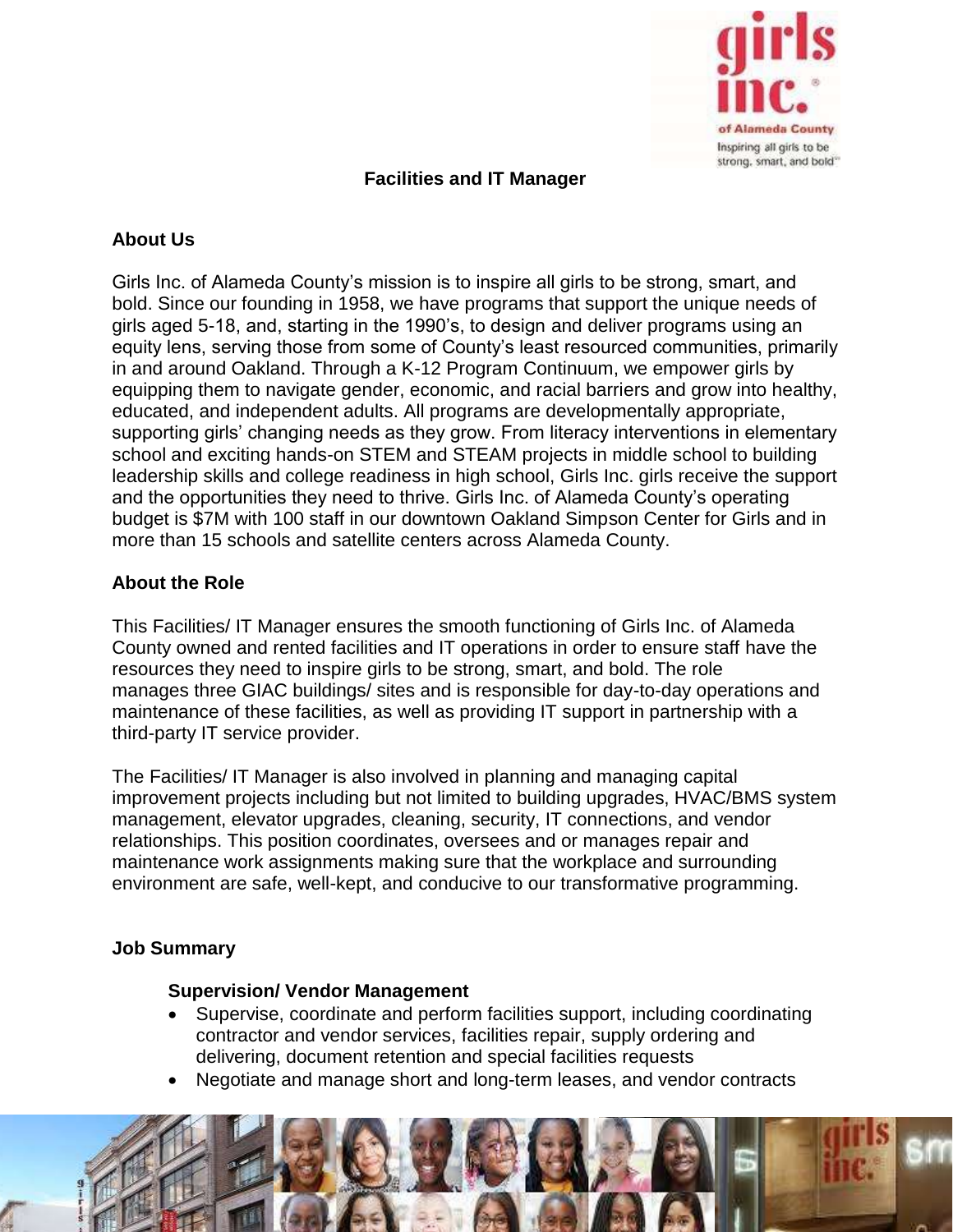- Manage and liaise with third party IT service provider to ensure adequate IT system support as needed by staff
- Research, identify, compare, and engage vendors for a variety of roles
- In conjunction with Human Resources, ensure appropriate levels of insurance; process claims.
- Provide supervision to Front Desk staff and provide relief as needed for meal breaks and rest periods

# **Operations**

- Ensure GIAC three (3) facilities are fully operational
- Implement and review security and emergency preparedness procedures to ensure they are up to code, and conduct safety and emergency drills in compliance with OSHA standards
- Manage compliance and inspections across three (3) GIAC facilities
- Manage building and safety committees not limited to IIPP, Healthy and Safety Committee and OSHA committee
- Coordinate and oversee purchase order system, and purchase, store, and maintain inventory of custodial supplies, facilities' equipment, and furniture
- Maintain all user and security set-ups and terminations; update security protocols and software and ensure compliance by staff
- Coordinate setup of conference spaces, as needed

# **Project Management/ Planning**

- Provide project management support, including on capital projects, with regards to planning, scheduling, communication, quality control etc.
- Manage access to operating systems, maintenance planning, and repair teams for three (3) locations
- Develop and implement IT plans, performing maintenance and backup of computer networks
- Conduct regular review of facilities checklist and provide recommendations as needed

### **Internal Customer Service**

- Provide in-house IT support and troubleshooting to staff
- Manage work order tickets and communicate updates on progress
- Coordinate the rollout of agency equipment in conjunction with appropriate department/ staff
- Identify and communicate workplace safety precautions
- Perform other duties as assigned in person or in virtual workspace.

# **About You**

• Minimum (5) years managing facilities in a multi-site environment and (2) years supervising experience

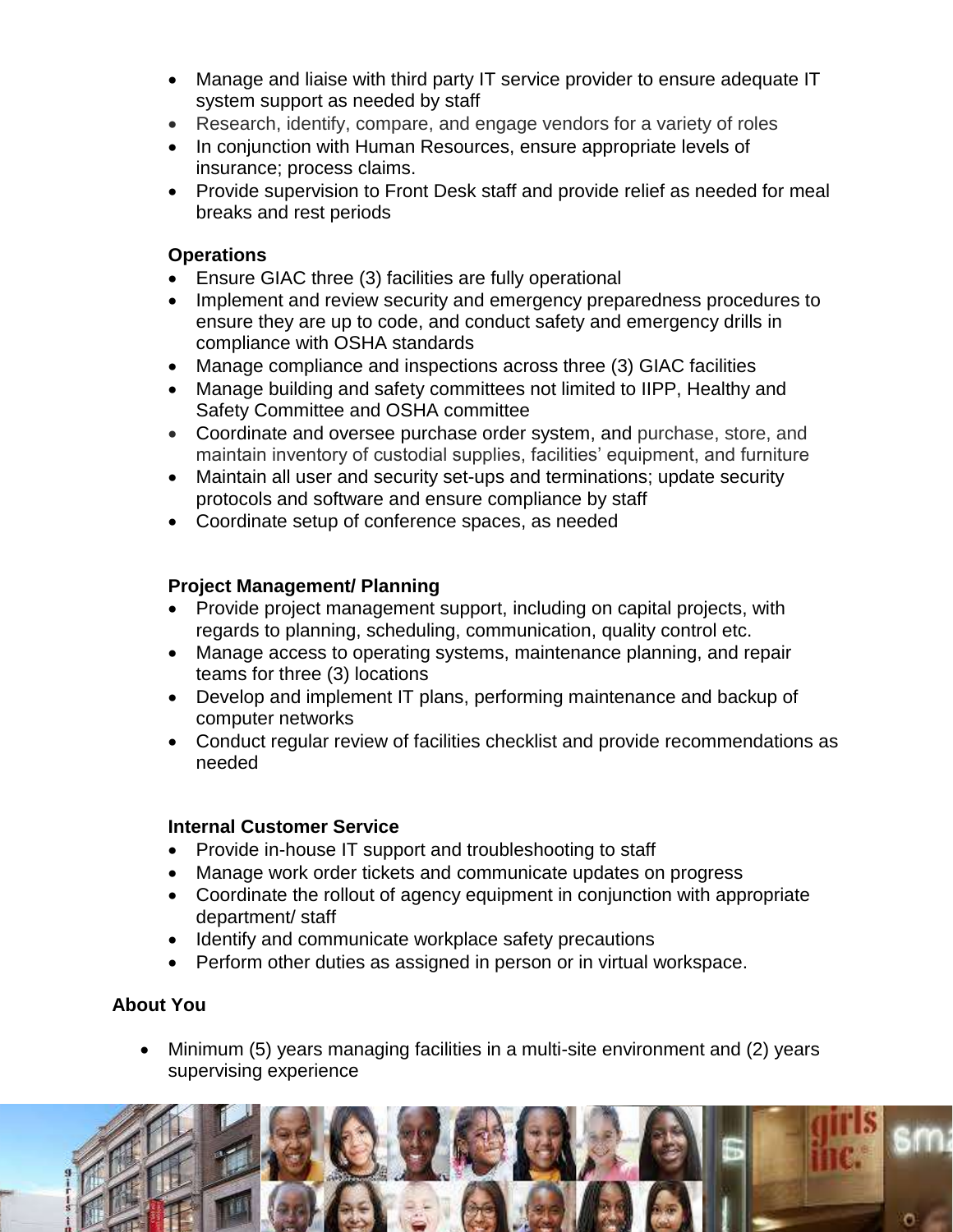- Strong hardware, software (MS Office) and database skills; computer networking fundamentals, basic computer maintenance/repair techniques
- Ability to work in an environment that requires efficiency, effective prioritization, attention to details, and problem-solving skills
- Project Management Certification ideal
- Experience in negotiating and reviewing vendor contracts
- Excellent time management and communication skills
- Ability to establish trust, establish credibility and partnerships with at all levels in the agency
- Ability to bend, lift, move up to 50 lbs.
- Passion for the mission of Girls Inc. of Alameda County
- Ability to relate effectively with people from diverse backgrounds
- Background clearance from the Department of Justice.

### **What We Offer**

- Compensation: *Range of \$71,000 - \$76,500 annually*
- Medical benefits (Employer pays standard medical plan)
- Voluntary Dental
- Voluntary Vision
- Retirement benefit 403b
- Flex spending accounts
- Life Insurance benefits
- Long term disability benefits
- 13 Paid Holidays
- Vacation time off
- Sick time off
- Employee Assistance Program
- Professional development/training

# **Equal Opportunity Employment State**

Girls Inc. of Alameda County is committed to upholding an inclusive work community that reflects the rich diversity of our girls, their families and caregivers, the community members we serve, and our geographic region. We prioritize using an equity lens to: provide culturally responsive programming and resources to those with the least access, and value culture and difference in the office, our programs, and in the community. Through discussion, awareness, and practice, we commit to continuous improvement with the goal of every person in our community knowing the value of this commitment, embodying it, and bringing it to life.

Girls Inc. of Alameda County is committed to providing equal employment opportunities to all qualified applicants for employment and does not discriminate on the basis of race, religion, color, national origin, ancestry, physical or mental disability, medical condition, genetic information, marital status, sex, gender or gender identity, gender